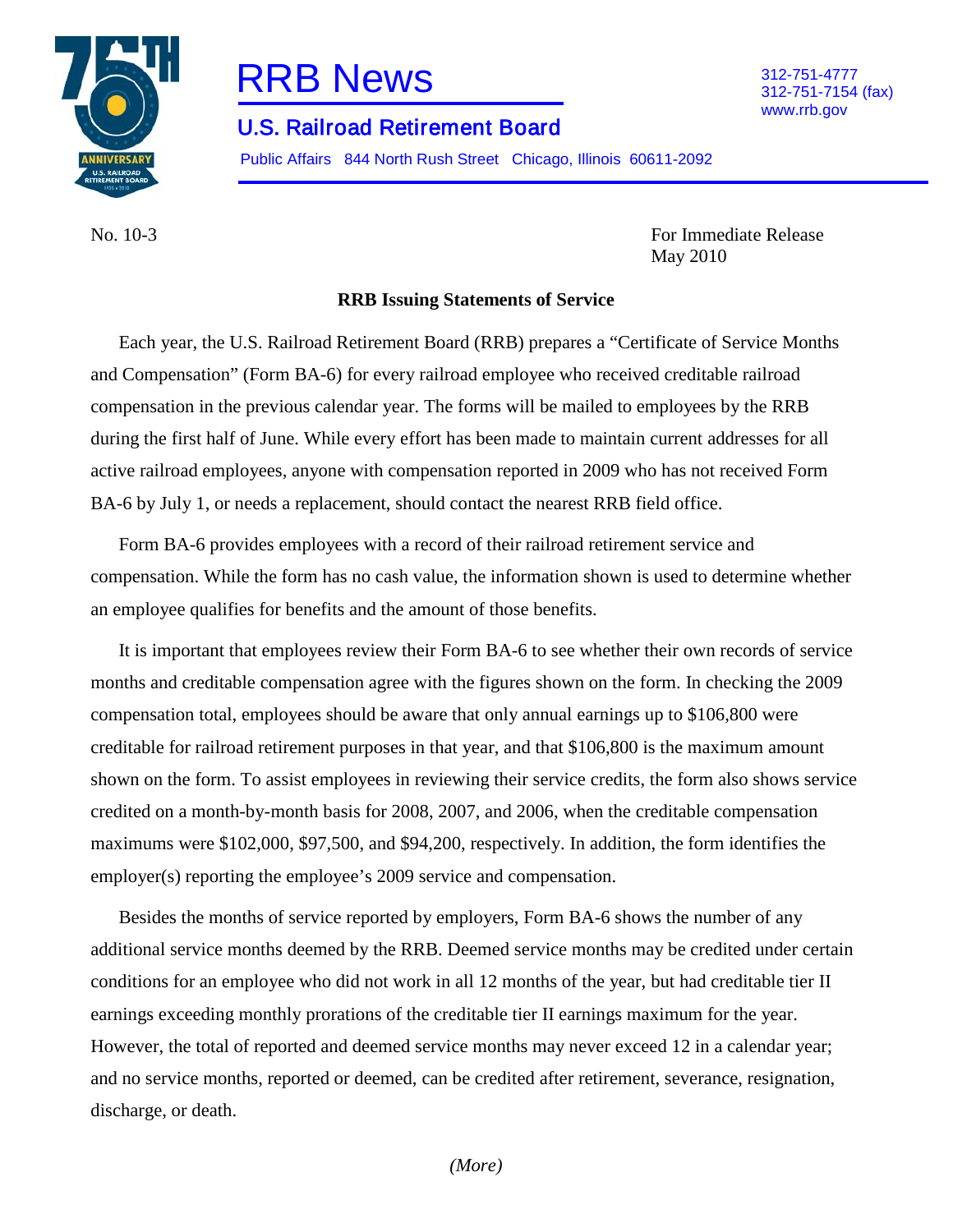Form BA-6 also shows the number of months of verified military service creditable as service under the Railroad Retirement Act, if the service was previously reported to the RRB. Employees are encouraged to submit proofs of age and/or military service in advance of their actual retirement. Filing these proofs with the RRB in advance will streamline the benefit application process and prevent payment delays.

For employees who received separation or severance payments, the section of the form designated "Taxable Amount" shows the amounts of any separation allowance or severance payments that were subject to railroad retirement tier II taxes. This information is shown on the form because a lump sum, approximating part or all of the tier II taxes deducted from such payments made after 1984 which did not provide additional tier II credits, may be payable by the RRB upon retirement to qualified employees or to survivors if the employee dies before retirement. The amount of an allowance included in an employee's regular compensation is shown under "Compensation Amount."

Form BA-6 also shows, in the section designated "Employee Contributions," the cumulative amount of tier II railroad retirement payroll taxes paid by the employee over and above tier I social security equivalent payroll taxes. While the RRB does not collect or maintain payroll tax information, the agency computes this amount from its compensation records in order to advise retired employees of their payroll tax contributions for Federal income tax purposes.

Employees should check their name, address, birth date and sex shown at the top of the form. If the form shows only the first five letters of the employee's surname or the birth date as 99- 9999 and the gender code is "U" (for unknown), it means the RRB is verifying his or her social security number with the Social Security Administration. Otherwise, if the personal identifying information is incorrect or incomplete (generally cases where the employee's surname has more than 10 letters and the form shows only the first 10 letters) or the address is not correct, the employee should contact an RRB field office. The field office can then correct the RRB's records. This is important in order to prevent identity or security-related problems that could arise if the employee wants to use certain Internet services available on the RRB's web site at [www.rrb.gov.](http://www.rrb.gov/)

Employees may view their railroad retirement service and compensation records, get estimates of their future annuities, apply for, as well as claim, railroad unemployment benefits, and access their individual railroad unemployment insurance account statements through the RRB's web site. To use these additional online services, an employee must first establish an RRB Internet Services account. For security purposes, first-time users must apply for a Password Request Code, which they will

-2-

*(More)*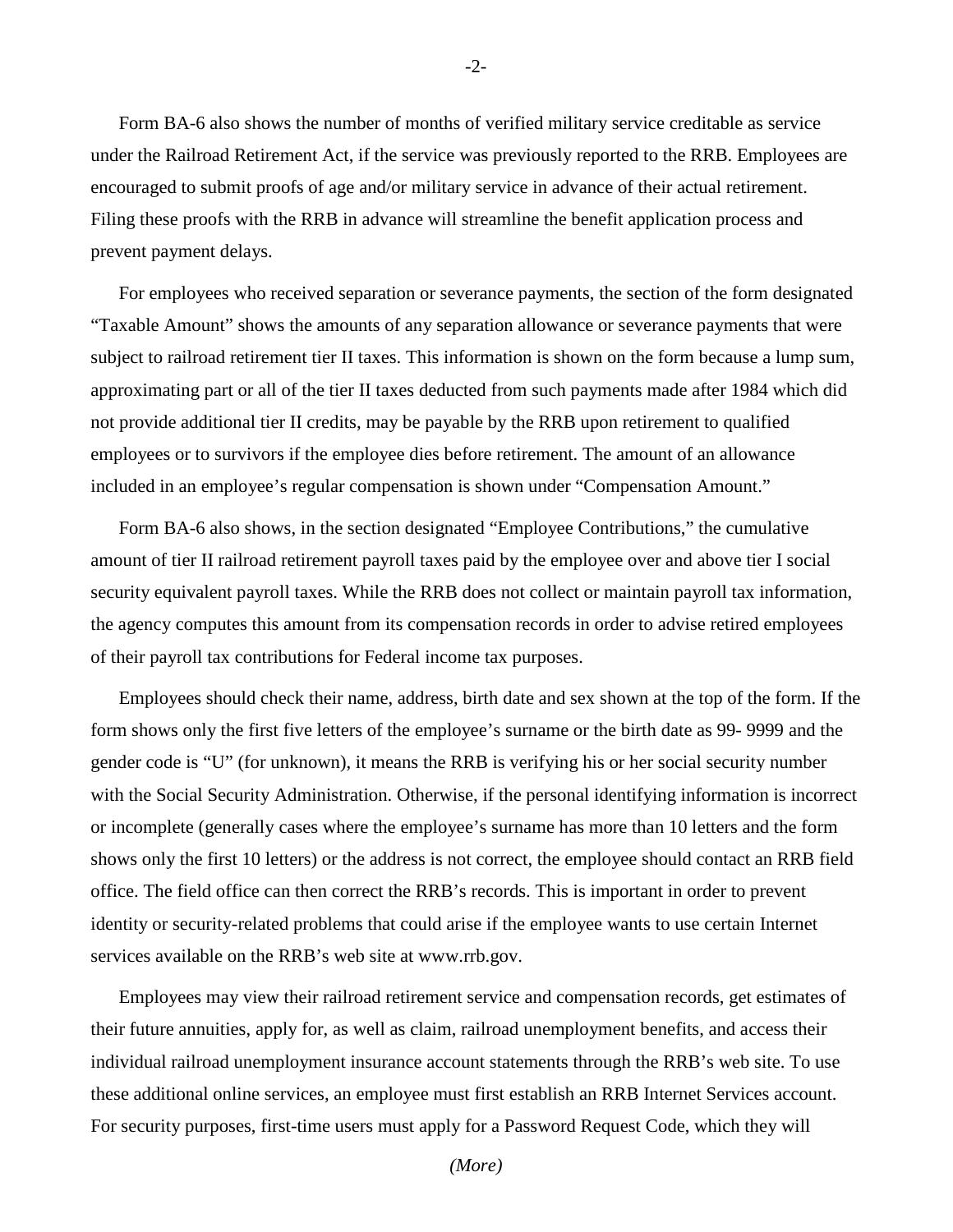receive by mail in about 10 business days. To do this, employees should click on "Benefit Online Services" and select "request a PRC."

Employees can also request that printouts of their individual railroad retirement records of service months and compensation be mailed to them. A PIN/Password is not required to use this service. It can be accessed simply by visiting www.rrb.gov, clicking on "Benefit Online Services" and selecting the "Request Service & Compensation History" option.

If the employee's name was incomplete on Form BA-6, and he or she has not yet contacted an RRB field office to correct it, the employee should enter his or her first and middle initials and his or her surname **just as it appears on the Form BA-6 or a previously furnished printout of service and compensation,** along with the other requested information.

Any other discrepancies in Form BA-6 should be reported promptly in writing to: Protest Unit-CESC, U.S. Railroad Retirement Board, 844 North Rush Street, Chicago, Illinois 60611-2092. The employee must include his or her social security number in the letter. Form BA-6 also explains what other documentation and information should be provided. The law limits to 4 years the period during which corrections can be made.

For most employees, the address of the RRB office serving their area is provided on the form along with the RRB's nationwide toll-free number (1-877-772-5772). Most RRB offices are open to the public from 9:00 a.m. to 3:30 p.m., Monday through Friday, except on Federal holidays.

**(BA-6 next page)** 

# # #